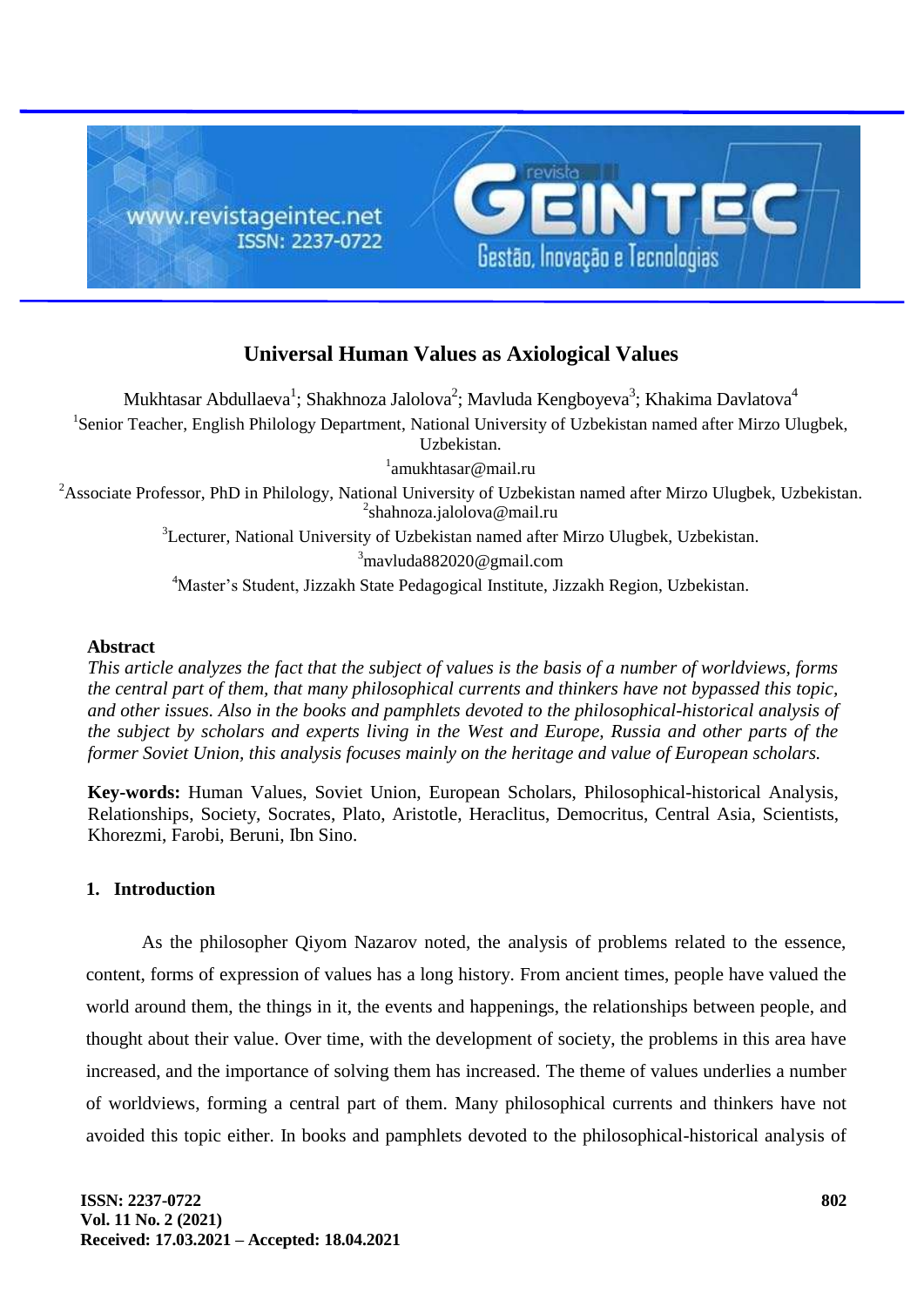the subject by scholars and experts living in the West and Europe, Russia and other parts of the former Soviet Union, this analysis is mainly about the contribution of European scholars to heritage and value. Socrates, Plato, Aristotle, Heraclitus, Democritus, J.J.Russo, A.Sen-Simon, Sh.Fure, R.Owen, I.Kant, M.Sheler, N.Gartman, V.Vindelband, G.Rikkert, Ujames, J. Dewey, N. Berdyaev, P. Sorokin, E. Durkheim, T. Parsons, and others are mentioned [1.6].

The scientist also notes that the value subject is familiar to thinkers and scientists of the ancient and modern East, its constituent parts of Central Asia and Uzbekistan! The search for the deepest aspects of the history of values is not only useful from the West, but also from the East. There are traces of this theme in the works of such thinkers and scientists as Khorezmi, Farobi, Beruni, Ibn Sino, Najmiddin Kubro, al-Bukhari, at-Termizi, Yasawi, Ulugbek, Jami, Navoi, Mashrab, Bedil, Makhtumkuli, Abay, Behbudi, A. Avloni. The point is to find these traces, not to forget them, to update them, to interpret them objectively in terms of modern realities [2.6].

Greek philosophers raised the issue of value when Athenian democracy was in crisis before BC. For the first time in the history of socio-political, legal thinking, they called it "human-highest value", advocated the measurement of all aspects of the world by the "criterion of humanity". The great thinker Socrates asked, "What is value?" to the question, "Everyone understands his own identity"[3]. In this regard, the following views of the potential writer Maqsud Shaykhzoda are very relevant: "If every nation," he said, "does not respect and value its great ancestors, such a nation may lose its future" [3]. Such views are one of the main principles in all educational institutions today. In our opinion, in the current context in which the foundations of our national statehood are being laid, the role of national values is growing more than ever [3].

The theme of values is reflected in religious worldviews and even in their most ancient forms, each religion has its own system of divine values. They are separated from each other by certain divine value systems embodied in the basic books of these religions, the Qur'an, the Bible, the Vedas, the Upanishads, and others. According to the philosopher Kiyom Nazarov, as the historical forms of religions have improved, their system of values has also shown new aspects [4.7].

#### **2. The Main Findings and Results**

The history of the assessment criteria created by our generation and ancestors is rooted in the most ancient cash desks, legends, myths, fairy tales, epics, that is, samples of folklore. The works of Spitamen, Muqanna and Jaloliddin Manguberdi, the legends and epics of Alpomish, Tomaris and Shirak depict many universal values such as patriotism, devotion to the freedom of the people and the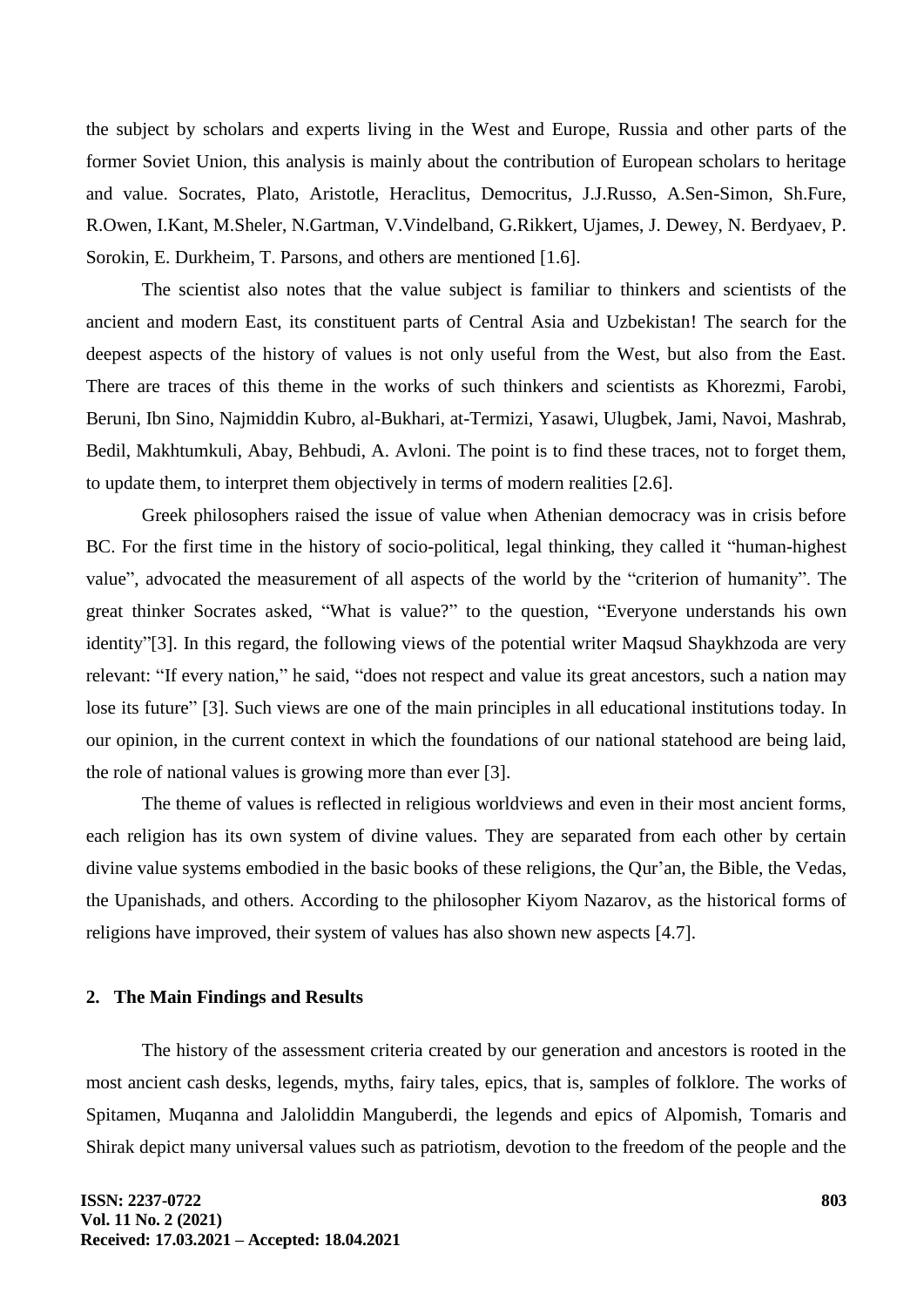country. A bright example of our spiritual heritage - the Avesto is a sacred book of Zoroastrianism, which vividly reflects the system of values of this religion, the criteria of appreciation, the national ideas of that time [5.319].

The ancient book of our ancestors, Avesto, is the clearest example of our religious and philosophical heritage, a work that sheds light on the universal values of our ancient peoples. Since the Avesto is the sacred book of Zoroastrianism, it embodies the value system of this religion. At the same time, the book emphasizes universal values, their importance for human spirituality and practical activity. In the play, such qualities as goodness, perfection, kindness, humanity are shown through the image of Ahuramazda. According to one of the authors of the book, Zarathustra (Zoroaster), people should follow the forces of good, light, distinguish good from evil, justice from injustice, and be on the side of Ahuramazda throughout their lives. The value of man in this process is reflected in the fact that he is not indifferent in the struggle for the victory of good, in his way of life, in his spiritual image, in his social activity [6.7].

The theme of values is also clearly expressed in the philosophical and theological teachings of the "Moni period" (III-IV centuries AD, whose founder "Moni" lived in 216-276). According to Moni, there are two worlds - the "world of darkness and light", the first of which is ruled by injustice, oppression, violence, and the second is a world of literary, indestructible, permanent values. The teachings of Moni summarize the basic values of antiquity, the general system of which is described in connection with mythology, philosophy, cosmogony, astronomy and other areas of socio-natural knowledge. Traces of the theme of values are also evident in the teachings of the sixth-century Mazdak (executed in 51). Unfortunately, after Islam became the official religion, these traces became obscure and difficult to find [6.7].

Although the history of the philosophy of values is long, the axiological science about it was formed in the middle of the last century. The term was coined in the second half of the last century by the French scientist P. Lapi (1902) [7] and German axiologist E. Hartman (1908) [8]. Axiology can be called the science of the correctness of values or direct value studies. The basic concept that gives each science its name also plays such a fundamental role for the term values. In the West, the term is based on the Greek concepts of "axio" (value), "logos" (science, doctrine) [9.3].

The English word "axiology" (Greek axios = "value";  $logos =$  "science") means "study of value". Although the question of value is itself an ancient philosophy, "axiology" is primarily concerned with the works of Austro-German phenomenologists such as Franz Brentano, Alexius Meynong, Max Scheler, and Nicolaus Hartmann. Their influence was conveyed to the world of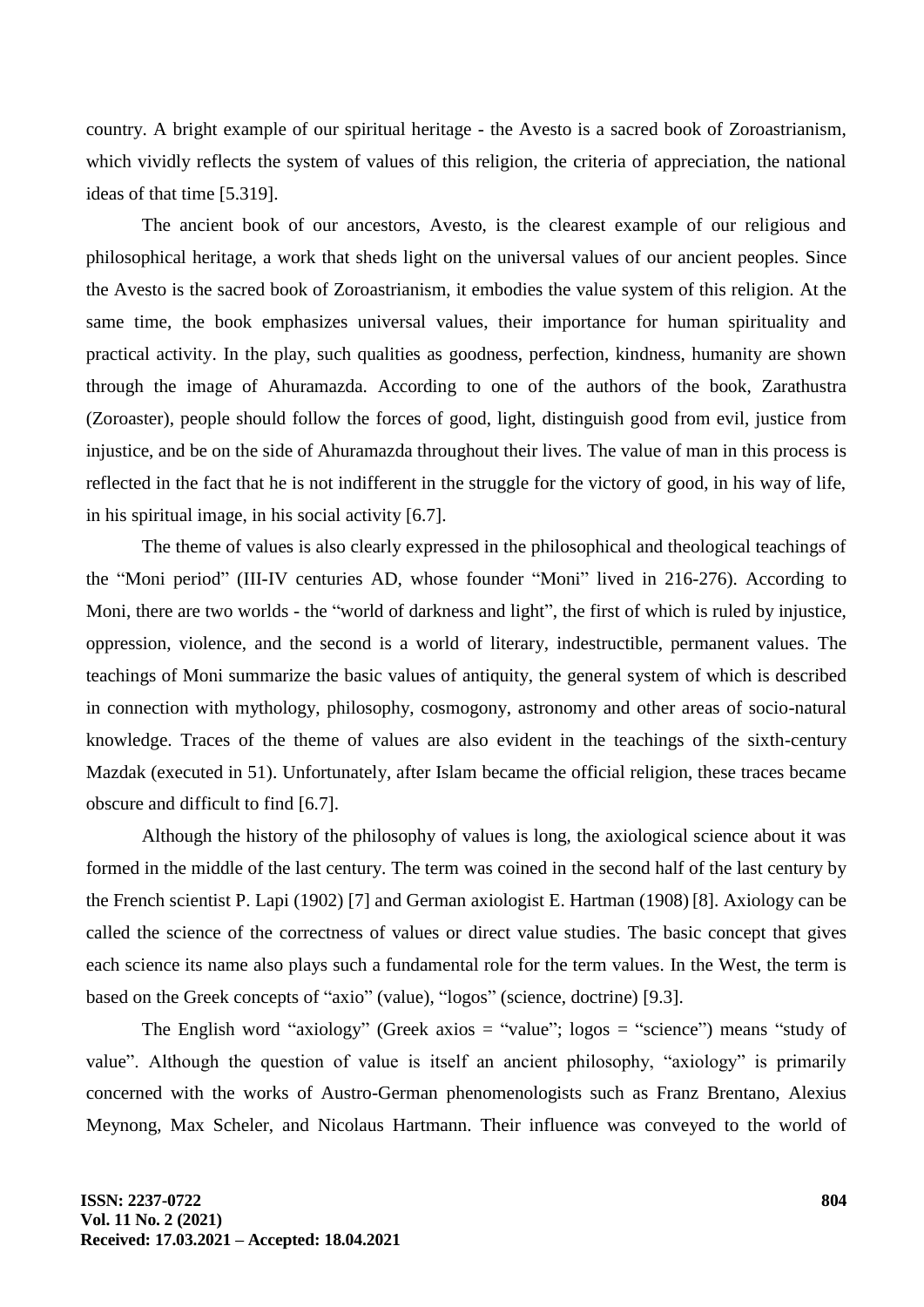anglophones through the writings of G.E. Moore, D.D. Ross, Roderick Chisholm, and Robert Nozick [10].

The Encyclopaedia of Britannica defines the term axiology as: Axiology (Greek axios "value"; logos, "doctrine"), also known in the broadest sense of the term as the philosophical study of goodness or value, THEORY OF VALUE. Its importance in (1) significantly expanding the meaning of the term value, and (2) in a combination that provides for the study of various economic, ethical, aesthetic, and even logical questions, has often been considered in isolation [11].

Axiology - (Greek Axia-meaning, logos-doctrine) - the doctrine of the forms and methods of projection based on "others" and universally significant values, human life aspirations for the future, the choice of instructions for real life and justification. or condemnation of the past [12].

In the most general form, material, social and spiritual values are distinguished.

In the first case, a person's attitude to things and processes in the surrounding world is characterized by his ability to satisfy his vital needs (food, clothing, comfort, etc.). Social values (e.g., ideas about interesting work, professional success, social justice, rational state, and political structure) ensure the functioning of man as a social being. Finally, because of spiritual values, man perceives himself as a creative and moral individual: he creates (and interprets) works of art, evaluates the actions of others, and so on. The peculiarities of the concept of value are: a) their dual nature, that is, the existence of opposite value methods that imply personal voluntary choice (pleasant-unpleasant; good-bad; beautiful-ugly); fair-unfair); b) a hierarchy of both positive and negative values. However, the content of value ideas is very diverse and is determined by cultural and historical contexts [13.2].

"Value" occupies a central place in axiology (theory of values), which studies the nature of values, their place in reality, the interdependence of various values, and their reflection in the structure of the personality [13.2]

The category of value to some extent contradicts the epistemological category of truth. Aristotle drew his attention to this, he divided the mind into theoretical or contemplative, practical or moral-political. Second, according to Aristotle, "thinking differs from consciousness... in that it is goal-oriented" [13.2].

Kant then defends a strict distinction between theoretical and practical reason. For Kant, on the one hand, man is a natural-physical being, embedded in the necessary natural connections, and therefore compelled to know them by innate logical-theoretical abilities which correspond to them; on the other hand, he is a willful moral guide guided by the value levels of the practical mind in his activities. However, it is only from the second half of the nineteenth century onwards that the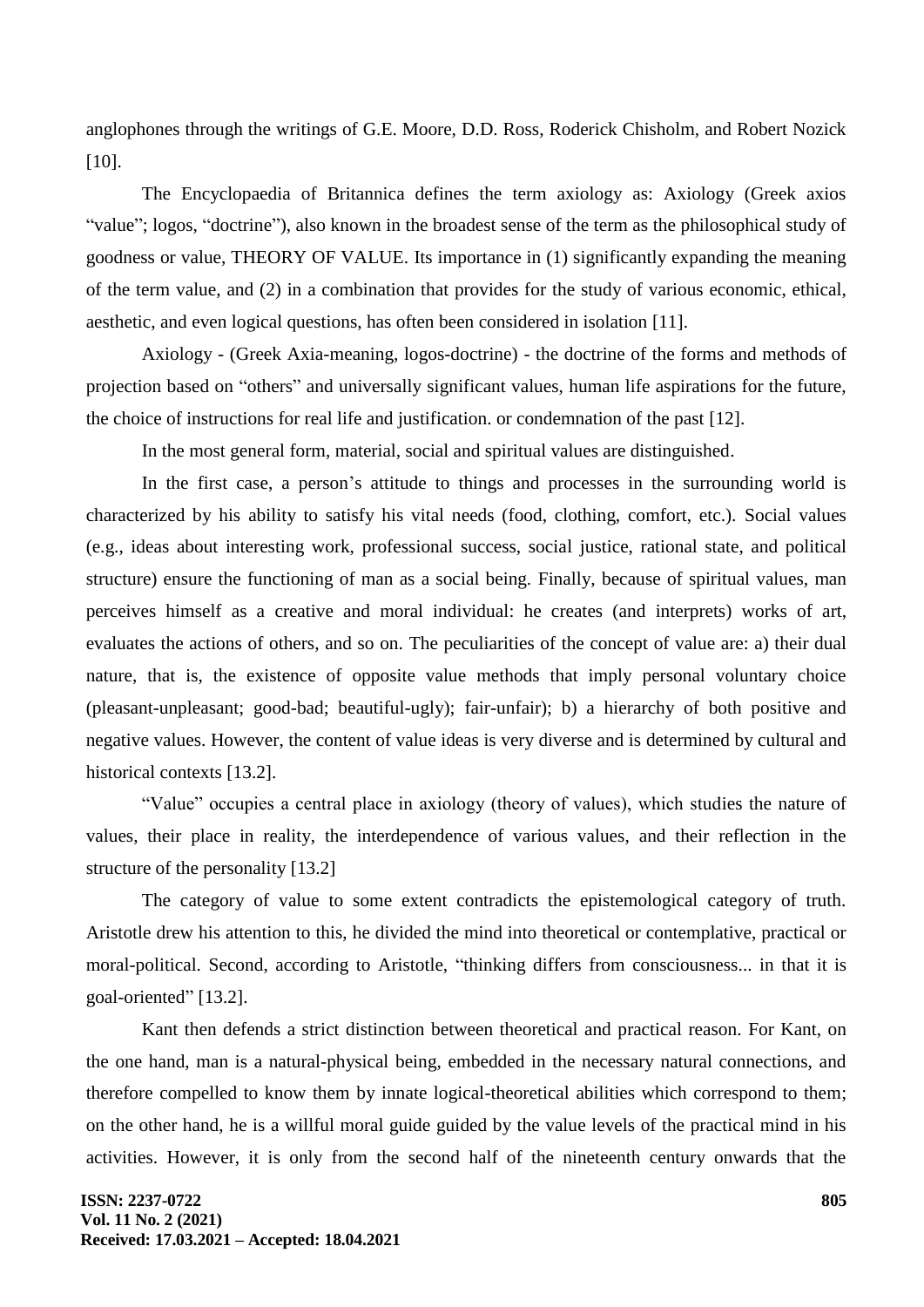specificity of human value acquires a systematic and diverse understanding. In the Baden School of Neo-Kantianism (Vindelbandt, Rikkert) an ontology of values was developed, taking into account the transcendental and objective semantic existence that underlies any subjective evaluation and subjective actions of value. A different concept has been put forward by the representatives of the philosophy of life in its essence. Thus, V. Diltey raises the problem of the difference between the logical categories we know nature and the "categories of the spiritual world" (value, understanding, content, purpose, meaning), through which only human experiences and the scope of spiritual creation can be understood and expressed. F. Nietzsche critically reconsiders the concept of value, noting that when the concept of value becomes the property of the public consciousness and even when it has an ideological character, it is characterized by repression, linguistic fetishism and turmoil of the meaning of life. Nietzsche's ideas developed rapidly in twentieth-century axiological teachings, especially in the traditions of postmodernism [14.4-5].

At the end of the XIX and the beginning of the XX centuries in our country there were "ancient" and "modern" movements. Progressive people such as Ismailbey Gaspirali, M. Behbudi, Sofizoda, Saidrasul Azizi, Munavvarqori, Abdulla Avloni, Cholpon, Fitrat have made great strides in studying various changes in life and analyzing our national values in terms of the requirements of world development. Problems with values were the focus of the Jadids, who also expressed valuable insights into the analysis of oriental values. Abdullah Avloni (1878-1937) has a special place in this regard. His book "Turkish Gulistan or Morality" describes a unique system of spiritual values. Fatonat, nazofat, zeal, riyazat, courage, contentment, knowledge, patience, discipline, scale of lust, conscience, love of country, justice, example, chastity, modesty, understanding, intelligence, speech, economy, dignity, obedience, loyalty, values such as justice, love, forgiveness are analyzed under the general name of "good morals". "Examples of such evils are anger, ignorance, depravity, enmity, jealousy, gossip, insults, and oppression. If we pay attention to the names of values mentioned in this play, we can see how wide the range of spiritual concepts was in our country at that time, how rich our language was. Among the above terms, we encounter concepts that we have already expelled from our minds, our language, and perhaps even our tongues. It is a pity that the wheel of history has turned non-Turkish, depriving us of our great heritage for decades, and the sphere of official spirituality has been occupied not by the system of Eastern values, but by dry slogans. "Turkish Gulistan or Morality" was written as a textbook and described the content and basic requirements of oriental education, which could have a greater impact on the culture of our peoples. Unfortunately, the political processes that began in the 1930s engulfed the rich heritage of the Avlonian generation. The fate of the book was such that it was banned and even difficult to find in libraries. Only after the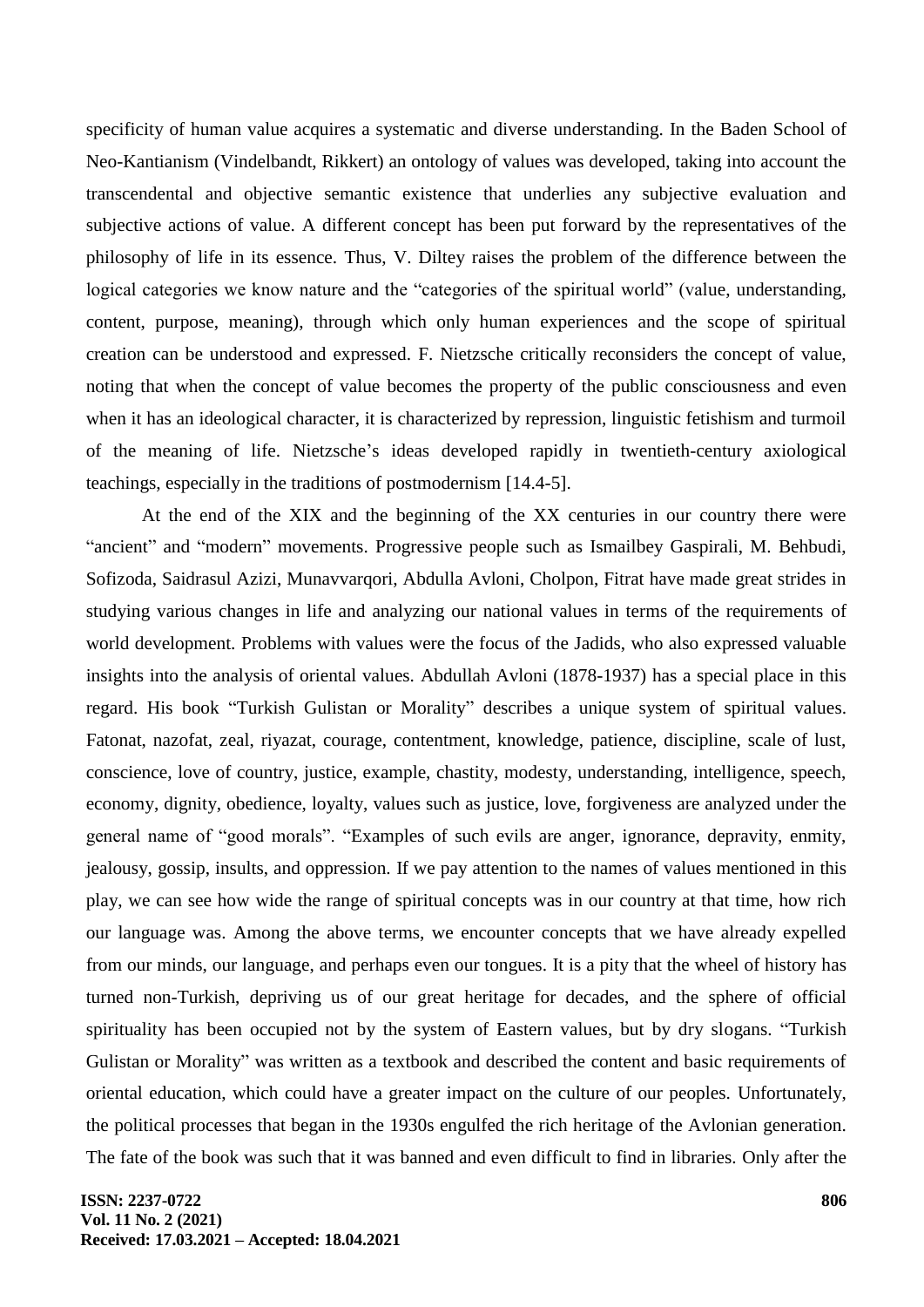independence of our republic was it possible to publish it ("Teacher" Publishing House, 1992). The same can be said about the works of M. Behbudi, Sofizoda, Cholpon, Fitrat [15.12].

The term "value" originally meant the value of something, as in the work of the eighteenth century political economist Adam Smith, which basically meant the economic value of exchange [16].

"Values are a philosophical and sociological concept. It expresses, firstly, the positive and negative value of the object, and secondly, the normative determinant-evaluative aspect of social consciousness (subjective values or values of consciousness)" [17].

According to the famous philosopher V. P. Tugarinov, "values are the essence or aspect of the phenomenon of nature and society, which are the real or ideal good of the life and culture of people belonging to a particular society and class. The reason these blessings are called values is that people value them because these values enrich their personal and social lives. That is why people defend the values at their disposal and strive to achieve a goal or ideal values for themselves [18.3].

The first and most common of the values is life itself, because being important in life eliminates the use of all other values,… the remaining values are, in fact, the essence of the blessings of life, cultural values, adds the philosopher[18.3].

The scientist emphasizes the need to distinguish between the concepts of "value" and "rating". Value is a real event or event that you dream about (existing or ideal), and evaluation refers to the reaction to that event. The calculation of this or that event in terms of values, that is, whether or not to include it in the values, depends on this relationship - a positive and a negative value [18.3]. Indeed, values are determined by the assessment of their place and importance in life. Assessment, on the other hand, is based on people's needs, interests, goals, and interests. It is known that the needs, interests, goals of members of society are different and often they can contradict each other. Therefore, natural and social phenomena, which are considered to be of high value for certain social groups, nations, classes, may not be of value to others, and vice versa [19].

The emergence of axiology or the theory of values as a separate branch of philosophical thinking is usually Socrates': "What is goodness?" related to the sacred question. It is no coincidence that it emerged during a sharp crisis in traditional Athenian society. However, the importance of axiology can only be explained by the practical issues involved in resolving specific historical crisis situations and choosing effective reform methods.

The events of historical and cultural time have not yet been sufficiently studied (Yarskaya, 1989 [20.152]; Weinberg, 1993 [21.352] and others.). However, there is no doubt that the formation of history as a science that studies not only the past but also its relationship with the present and the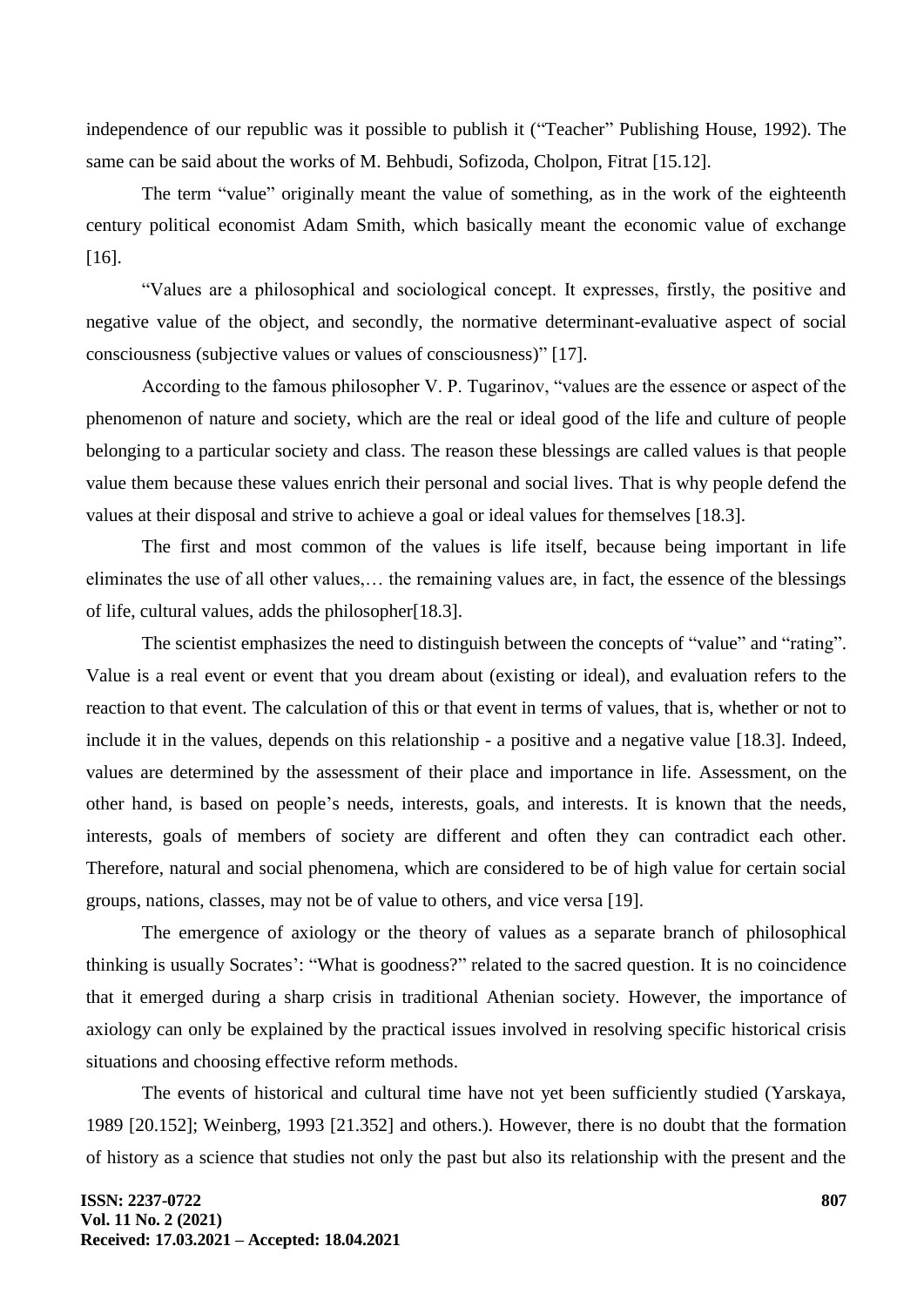future took place in modern times, in modern society where there is a sense of updating history, going beyond mythological and cyclical features.

The views of the followers of the famous German philosopher I. Kant W. Windelband, G. Rickert, M. Scheler, N. Hartmann, G. Elsenberg and others are widely spread in Western values. These scientists acknowledge that there is a world of certain values that can live apart from reality. The history of this view, which is common to almost all of them, dates back to the distant past, to the time of Plato, a famous representative of ancient philosophy, and his views on the world of ideas [22.15].

By the sixties of the twentieth century, the publication of books, brochures and articles on this topic, as well as various scientific studies, began. The need to reconcile values as an independent philosophical subject and problem was put forward by V.P. Tugarinov and his supporters. Although a number of scholars, such as O.G. Drobnitsky, V.P. Ivanov, M.A. Lifkits, did not completely deny the importance of the problem of values and the need for its scientific analysis, they considered it wrong to recognize value as an independent science. According to O.G. Drobnitsky, the subject of independent values and the idea of value studies is a fantasy. Drobnitsky's above view has been criticized by many experts [22.17].

Industrialized (man-made, modern) society has created a complex conflict of complex cultural and historical values (goals, ideals) and instrumental (achievements, values-means), spiritual and material. The instrumentalization and materialization of culture stimulated the emergence of axiology, which sought to restore the leading status of the latter and spiritual values.

At the same time, he sought to solve the problem of the interdependence of history and general and historical knowledge of the individual, ordinary and accidental, transcendental and immanent, intellect and emotion. Almost simultaneously with Western theory, the theory of local values emerged. Since it was formed mainly within the framework of religious philosophy, as well as under the influence of the traditions of Russian culture, Russian axiology pays special attention to moral values, as well as the ideas of meaning, direction and boundaries of humanism and development.

History is viewed here primarily as a cosmic metahistory. The main focus of Russian axiologists is not European rationalism and Kant, but Greek idealism, Plato, neo-Platonism, and partly Byzantine-Orthodox ideas.

During the Soviet era, these axiological and historiographical traditions were discontinued. In the philosophy of history, religious, value, and subjective-human factors are squeezed out by macrosocial concepts (formation, class, etc.). As for the theory of values, its elements ("value",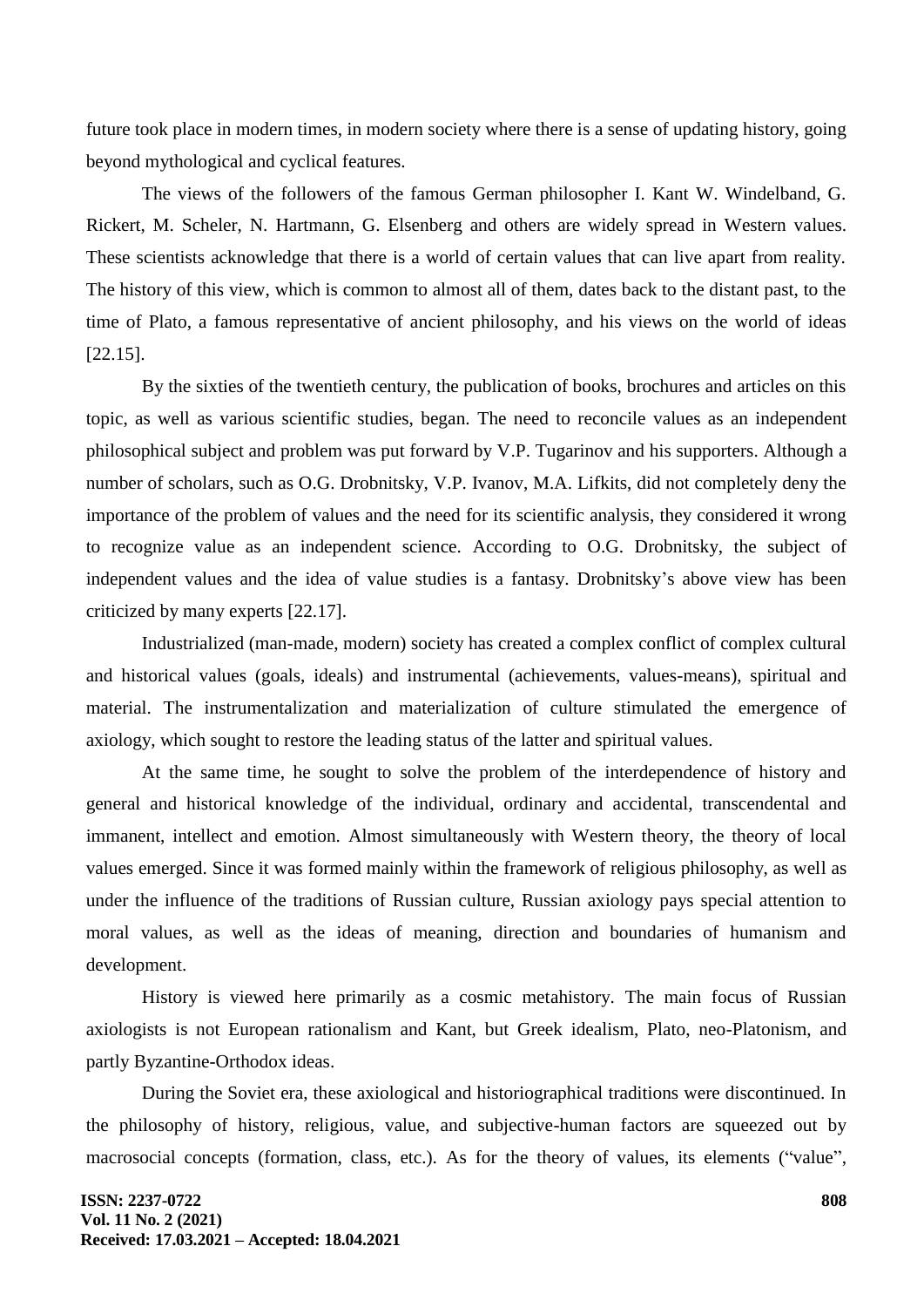"interest", "ideal", etc.) are not widely developed in classical Marxism in the form of an independent philosophical concept.

This means that a weak focus or negative attitude towards axiology has been a feature of Soviet social science for decades. The 1960s were marked by the emergence of attempts to create Russian cultural studies, a theory of Marxist values, and a methodology of history. The latter could not be formed as an independent network of scientific knowledge (mainly for ideological reasons, but in addition due to the weak connection of the three named sciences). The axiological potential of Soviet philosophy, including the philosophy of history, unfortunately turned out not as strong as the initiators of the creation of the theory of Marxist values [23].

At the same time, one of the first Soviet axiologists V.P. Tugarinov noted: "The theory of values, figuratively speaking, lives not in the environment, but in the center of philosophy. Therefore, no matter how important the theory of values is, it is developed as a specific issue or a specific philosophical discipline. It retains its place in this center in terms of content and meaning." [24.124].

Consideration of any science as a special area of scientific knowledge requires the recognition of the existence of topics, functions, concepts, laws, categories specific to this science. The view of axiology as a special field of socio-philosophical knowledge is no exception. In it, too, it is possible to observe all the peculiarities of the sciences in this field. Valuation is a system of knowledge about values accumulated on the basis of axiological consciousness, sense of appreciation, axiological knowledge, value approach, and so on. It is true that this knowledge, as a scientific system that has just reached a certain level of science, has become sufficient for publication as a whole, in the form of special manuals or textbooks. It has not been long since disciplines such as cultural studies and political science have had their own research object, subject and tasks. It is this independence that makes them the object of special research, the scientific field. The development of the philosophy of values, the acquisition of a special status (status) was also the reason for our independence. Because in this period of transition, it is natural that values also change their direction and composition. Therefore, increasing and developing philosophical knowledge about values is a requirement of the time. Among the studies, one can observe different attitudes towards knowledge of values. This attitude is also reflected in the terms used in this field. Terms such as "axiology", "values", "philosophy of values", "theory of values" have different meanings and content. For example, the terms "axiology" and "values" refer to a particular field of science or system of knowledge, while "philosophy of values" refers to a philosophical direction related to values and values, but not to a particular field of science. The theory of values was a term more commonly used in the former Soviet Union, which meant recognizing knowledge in the field of values as an extremely small part of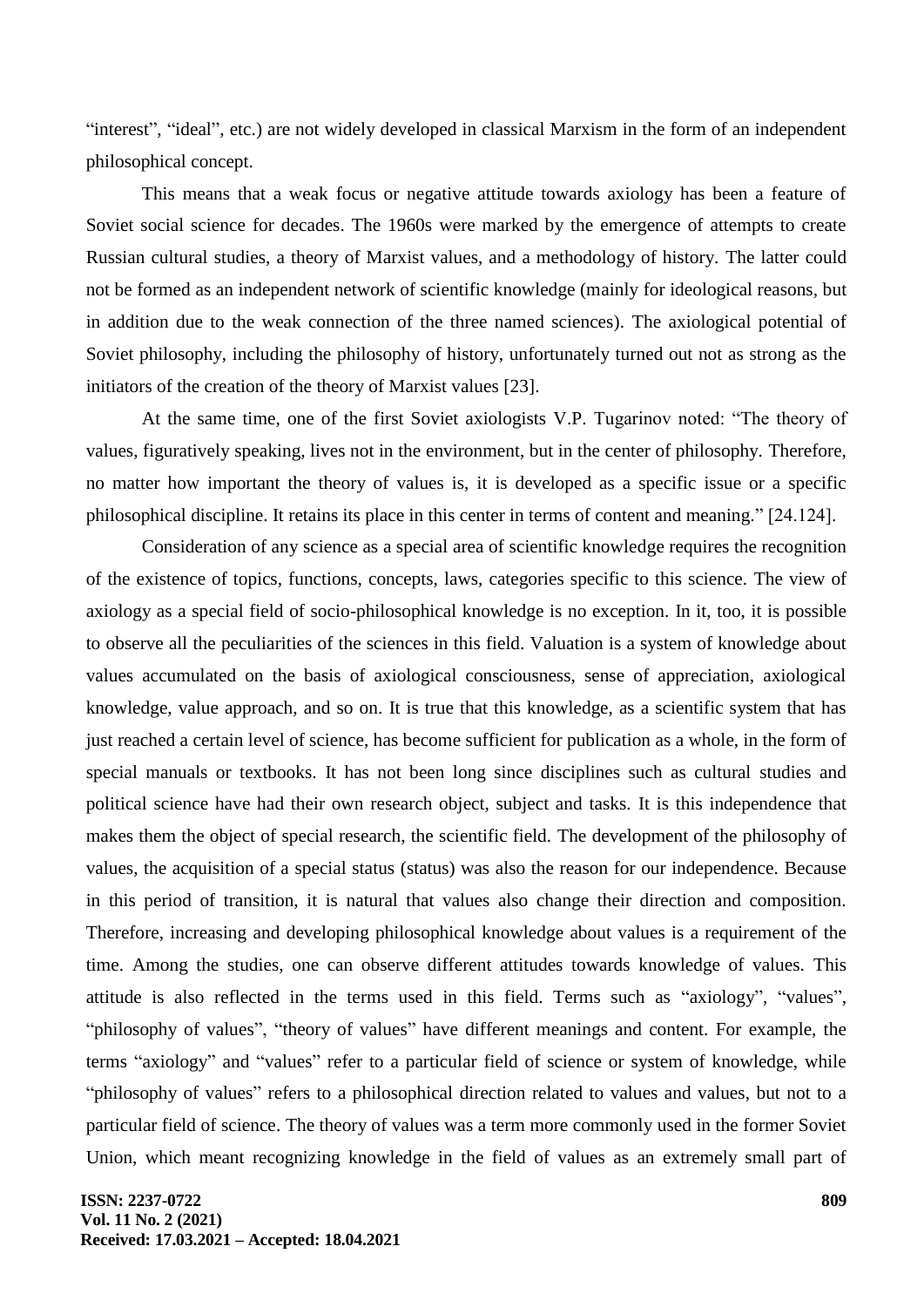philosophy. At the same time, axiology was increasingly criticized as a nose science. Because when we talk about values, first of all, we are talking about the concepts of freedom, liberty, justice, nationalism, which are the highest values of the individual, the nation, the people.

Respect for human dignity also includes recognition of human rights. Dignity arises as an important aspect of a person's social and spiritual freedom.

Values are of a social nature; they arise and develop in the process of people's practical activities. The restoration of national culture and values, the development of our society and the cultural, spiritual, moral development of the human person, the upbringing of a perfect man who will be the owner of a great state in the future, paves the way for a broad independence.

This is the area of philosophy that studies and deals with this issue. There was very little information about this in the former Soviet Union. Because of independence, our views on values have changed rapidly [25].

The word value is defined in different dictionaries as follows.

The dictionary of the Uzbek language defines the word "Value" as follows:

"Value is a concept used to show the universal, socio-moral, cultural, spiritual significance of certain events in reality. Everything that is important to man and humanity, such as freedom, peace, justice, enlightenment, truth, goodness, material and spiritual wealth, and so on, is a value" [26.207].

The first volume of the National Encyclopedia of Uzbekistan describes axiology (axia - value, dignity and.... *logic*) - the science of values [27.181]. In the 10th volume of the National Encyclopedia of Uzbekistan, Professor Q. Nazarov described the word "Value" as follows: "Value is a concept used to show the universal, socio-moral, cultural and spiritual significance of certain events in reality. Everything that is important to man and humanity, such as freedom, peace, justice, social equality, enlightenment, truth, goodness, beauty, material and spiritual wealth, tradition and so on, is a value. An attempt has been made to define this concept in terms of which field of value research has been conducted in the social sciences. However, value is an axiological category. The interpretation of value from the axiological point of view allows to study its essence, content, objective basis, forms and features of manifestation as a category. The category of value is used to express not only the economic value of an object and things, but also the value of forms, situations, things, events, happenings, demands and procedures, etc., of a reality that are important to society and man. Under the influence of social processes, people's perceptions of values change. Depending on the historical necessity, sometimes this or that value comes to the forefront of social development. For example, when the country is invaded - freedom, at the end of the empire - independence, in times of war - peace, in captivity - freedom, in sickness or disease - the value of health increases. Values as a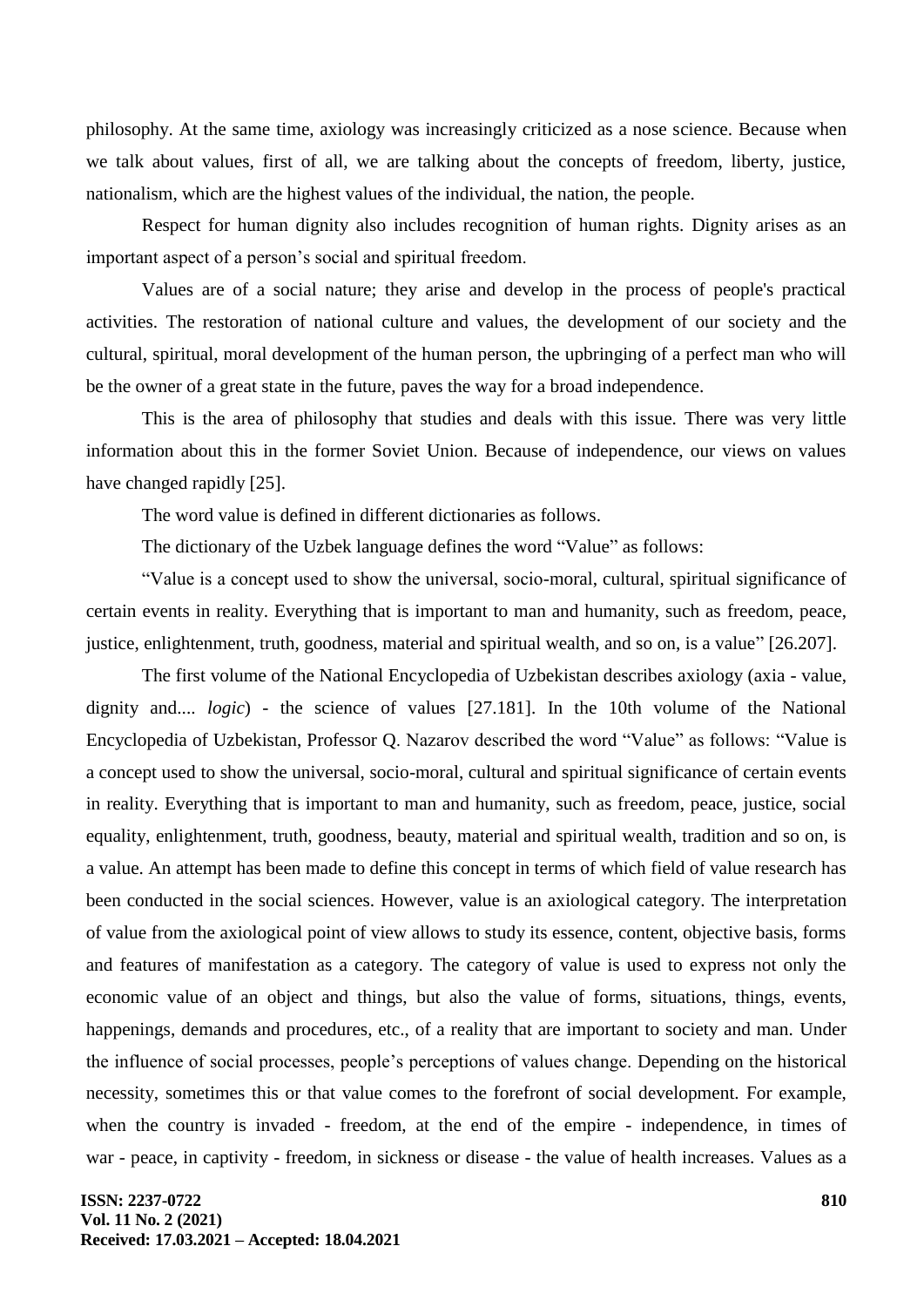product of socio-historical development have their own historical roots, development, inheritance aspects. Values arise as a set of things, events, actions that benefit labor, production activities, human relationships, and become a spiritual phenomenon that directs the actions of individuals, social groups, in a certain direction, to the appropriate norm [28.570-571].

Values can be universal, national, personal. The values that represent the most important aspects, laws, and relationships of the universe, nature, and society are universal. Such values are eternal values that do not lose their significance. Values related to the life, lifestyle, language, culture, spirituality, customs and traditions, past and future of a particular people, nation, people are national values. Values related to a person, his activities, lifestyle, beliefs, meaning of life, manners, beauty are personal values. Values are an important factor in educating a perfect person" [28.570-571].

These values are so important to the upbringing of children in a family that children raised under the influence of these values will not harm. Their upbringing also sets an example for others to envy. That is why we need to teach our children to appreciate our culture, traditions, customs, national values from family, kindergarten, school.

"At certain stages of society's development, attitudes to social events are different. In particular, since the first days of our independence, such terms as "values", "national revival", "national consciousness", "national pride", "national kudos" have been used frequently in all spheres of life. This is not in vain. Indeed, independence is also a national revival. And it is impossible to imagine without these concepts [29].

Values are divided into different types of content and cover all aspects of life. In particular, man and his life are the highest value. It is nonsense to talk about the value of something where there is no man. Therefore, respect for human dignity, improvement of his life, development of education and cultural level, protection of health, protection of life are the main directions of the state policy" [30].

However, it should be noted that during the period of repressive policy and regime, the use of these terms, let alone tried to drive them out of the richness of the Uzbek dictionary. This is evidenced by the fact that the 50,000-word Uzbek-Russian dictionary published by the UzSE General Editorial Board in 1988 did not include such concepts as "value", "national revival", "national consciousness", and "national pride". These words are also not found in the two-volume Explanatory Dictionary of the Uzbek Language, published in 1981 in Moscow by the Russian Language Publishing House and containing 60,000 words. The fact is that even in some Russian-Uzbek dictionaries the word "value" is not used. In particular, in the "Dictionary of socio-political terms" published by "Science" in 1976, the four meanings of the word "tsennost" were defined as a separate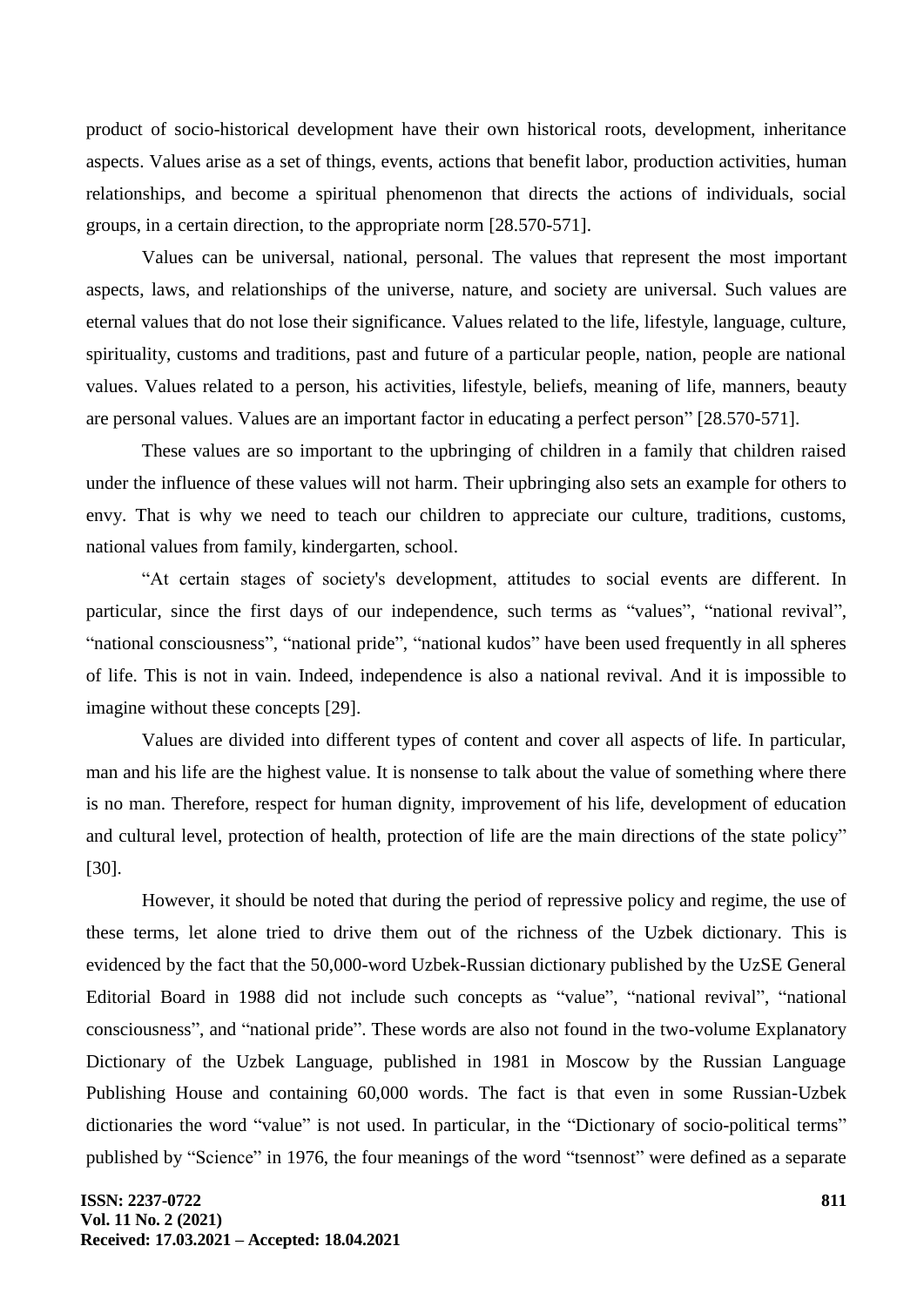dictionary article, but none of them found the meaning of "value". However, the dictionaries contain the words "nationalist" and "nationalism", says A. Samadov [31].

So what's the reason? In our opinion, this situation is not spontaneous or accidental. This is the result of the dictatorial regime's policy of turning the peoples of our region into manatees, depriving them of their centuries-old history, rich and unique national heritage, values and spirituality.

Rulers saw terms such as "national independence", "national pride" as concepts that evoked a sense of nationalism in a person, and the indigenous peoples who expressed them became nationalists and oppressed. Therefore, the concepts glorifying the national spirituality and ideology have not been used in our socio-political, spiritual and ideological life for many years. There was even a risk of removing them from our national vocabulary.

Independence brought back to our people, in addition to freedom of speech and thought, many national concepts that had previously been banned. Now such concepts as "values", "independence", "independence" have their original meaning.

Values have social characteristics and are formed and developed in the process of people's practical activities. Values arise in connection with a set of things and events that benefit people for their activities in various fields, primarily production, labor. It then gradually begins to act as a relatively independent field as a result of the moderate increase in the activity of the subject. Natural and social phenomena are included in the list of values as a result of human activity. It is inappropriate to value natural and social phenomena that do not meet the interests, needs, aspirations and ideals of man. For example, mineral resources in nature became valuable only after they began to be used to meet human needs. Until then, we should consider them riches.

It has not been long since values have become the subject of scientific research in our country. This topic has not been mentioned in previous philosophical studies, books, pamphlets and textbooks [32].

The following definition of the concept of value is given in the Encyclopedic Dictionary of Philosophy. "Value is a philosophical-sociological and axiological concept used to show the universal, socio-moral, cultural and spiritual significance of certain events in reality. Everything, events and happenings that are important for society, man and humanity: freedom, goodness, equality, peace, truth, enlightenment, culture, material and spiritual wealth, monuments, beauty, moral qualities and virtues, traditions, customs, custom and others" [33].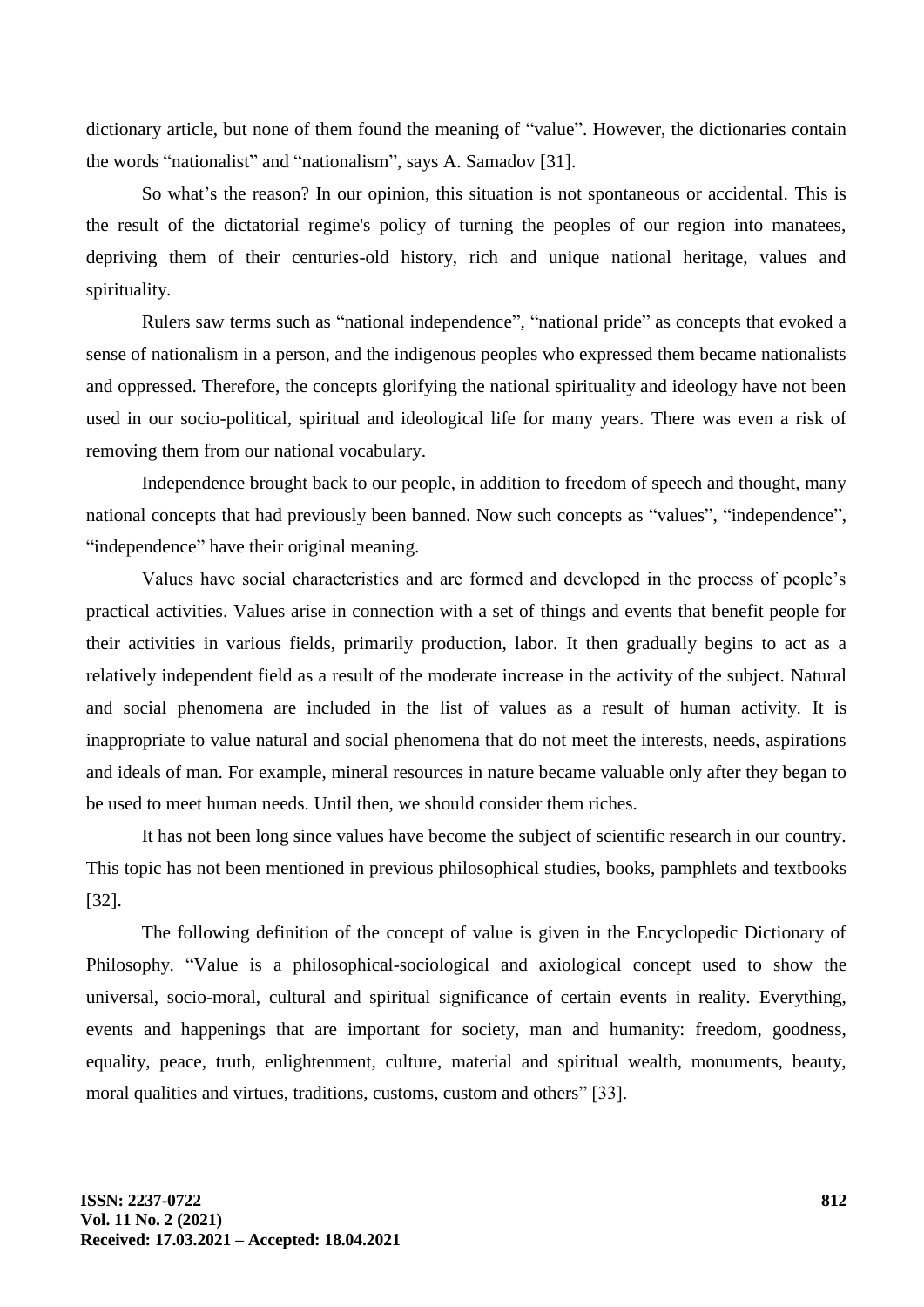According to Academician J.Tulenov, value means everything in nature and society, a set of events that serve the interests and goals of nations, peoples and social groups that are important for man and humanity [34.62].

In a number of his works, Q. Nazarov emphasizes the urgency of this problem, as well as its content, structure, basic forms, features of manifestation and place in the system of universal values and explains the concept of value as a philosophical-sociological and axiological concept used to show the universal, universal, socio-ethical, cultural-spiritual significance of certain events in reality, as well as a scientific analysis of their importance [35.105].

Ibrahim Karimov, Sirojiya Valieva, Karima Tulenova list the features that are reflected in the concept of values:

1. Values are social in nature. Things themselves cannot be valued independently. Without society, there is no value. Values are dimo human values. That is why things can be valuable only when they are in contact with a person.

2. Values arise in the process of human practical activity. Man and his activity aimed at achieving a certain result are important and valuable for him.

3. Everything has 2 different properties. One is what the thing is for, and the other is how it relates to human needs. Things cannot be valuable in themselves. They can only be valuable if they are blessings that enrich people's lives and cultures and satisfy any human need. So, whether he is valued or not depends on the person, his attitude.

4. Values are objective in nature. Value comes not from itself, but from the subject-practical activity of man [36.62].

T. Abdullaev in his doctoral dissertation "Dialectics of national and universal values in the field of life" analyzed the national and international relations in life, the values associated with them [37] according to I.Saifnazarov, F.Saifnazarova, "national-spiritual values are a complex socio-spiritual phenomenon, which covers the language, culture, history, customs, total spiritual wealth of the nation" [38.10].

In our opinion, value means the totality of all material and spiritual wealth important for a person, nation, society, created in the process of evolution of the spiritual and cultural needs of an individual, nation, people or social group that serve their interests and goals.

Values are a complex and multifaceted concept that includes natural, socio-political, legal, material, spiritual, religious, moral, artistic-aesthetic, and so on. Any value is a product of human activity, an expression of his attitude towards the environment. Value is a necessary product of the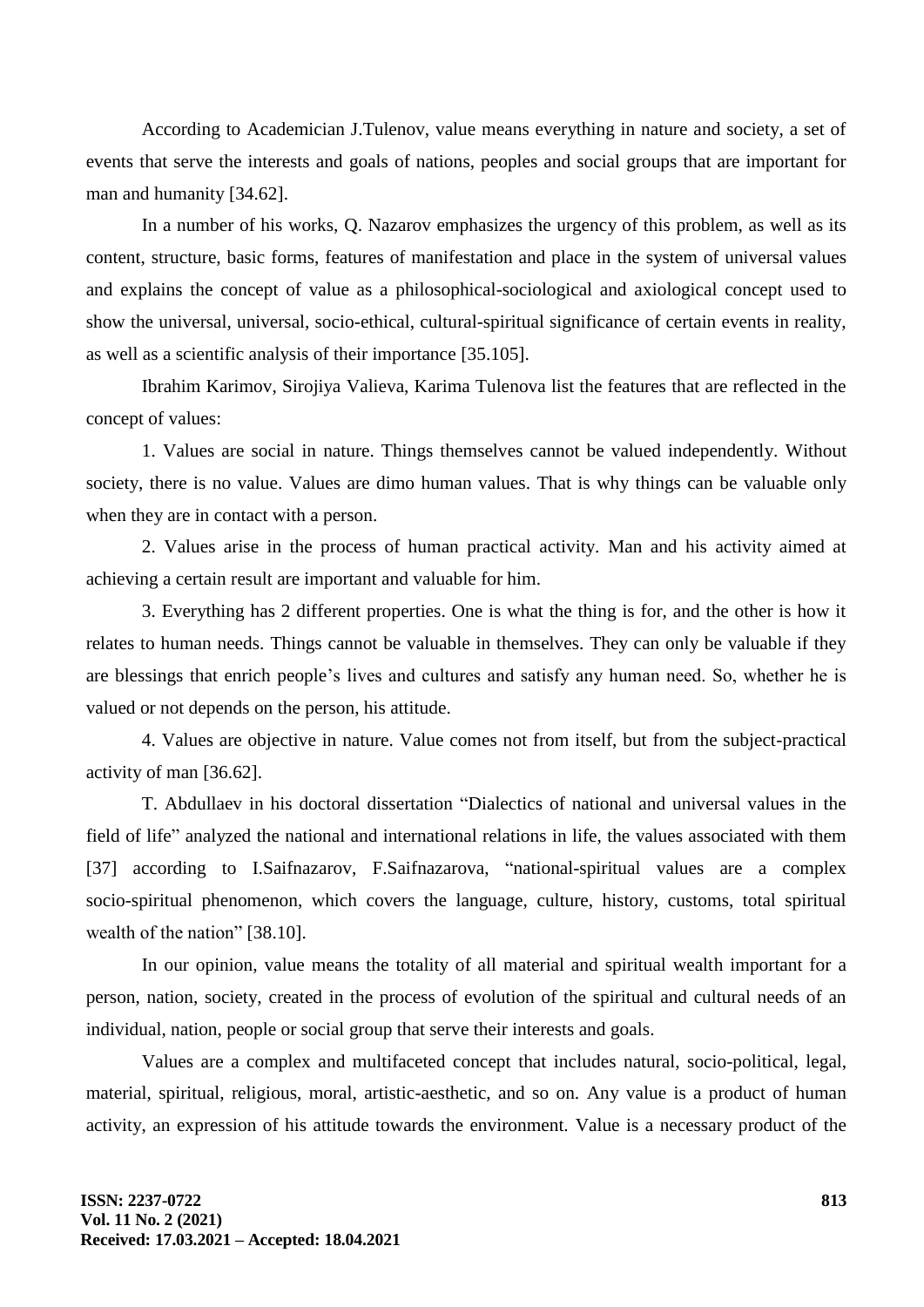social and spiritual development of a society. Each value is the spiritual core of a particular period and reflects the socio-political landscape of society.

Values are of a social nature; they arise and develop in the process of people's practical activities. Where there is no man, there is no value in anything. Values arise in connection with a set of things, events and spiritual processes that are necessary and beneficial for human activity in various fields, primarily production, labor.

Value human existence is a complex process that encompasses both the moral-aesthetic and legal spheres and spheres of social consciousness of society. The basic foundation of human existence, self-existence, is enriched and filled with value. In their practical activities, people meet the natural needs of life using the properties of objects and phenomena. For example, a person's thirst is satisfied by water, hunger by bread, and oxygen by breathing. That is why we value these "blessings". But there are also things that we don't like, they are necessary for our lives. Rudeness, obscenity, theft, lying, filth, etc. are such unpleasant things that we try to get rid of.

Religious beliefs, rituals and traditions of nations and peoples restore their original quality of life as national values.

### **3. Conclusion**

From this we can conclude that the inclusion or non-inclusion of natural and social phenomena in the category of values is determined by the needs, interests, aspirations, goals of people.

Hence, value should be understood as the phenomena of nature and society that serve the interests and goals of nations, peoples and social groups that are important to man and humanity, and as a result are valued and valued by them.

From this definition, we can conclude that: firstly, the values, benefits of nature and society that exist in reality are events; secondly, whether or not to include them in the category of values stems from the needs, interests, goals, aspirations; thirdly, the blessings of nature and society, the main reason for the inclusion of events in the category of values - the existence of a carefully preserved space and time that value them.

#### **References**

Qiyom, N. (2004). *Philosophy of values*. Tashkent: National Society of Philosophers Publishing House, 6.

**ISSN: 2237-0722 Vol. 11 No. 2 (2021) Received: 17.03.2021 – Accepted: 18.04.2021**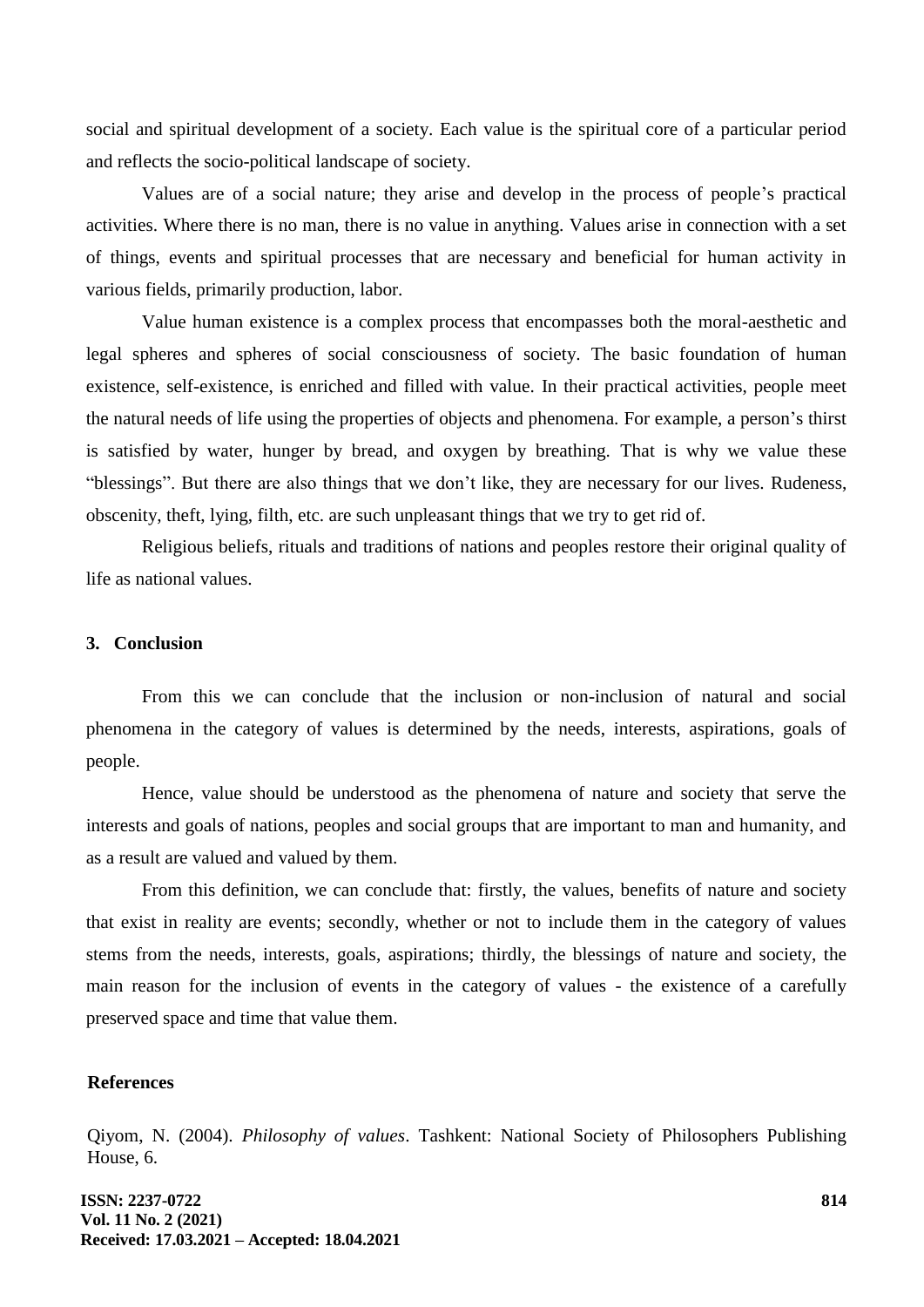Qiyom, N. (2004). *Philosophy of Values (Axiology).* Tashkent National Society of Philosophers Publishing House, 6.

Azimova, Z.I., Abdalova, G.N., & Urmanova, M.N. National and universal values in education. http://maqolalar.uz/pedagogika-va-psixologiya/pedagogika/704-tarbiyada-milliy-va-umuminsoniyadriyatlar.html.

Qiyom, N. (2004). *Philosophy of Values (Axiology).* Tashkent National Society of Philosophers Publishing House, 7.

Nazarov, Q. (2005). *Fundamentals of Philosophy.* Tashkent. Uzbekistan Publishing House, 319.

Qiyom, N. (2004). *Philosophy of Values (Axiology).* Tashkent National Society of Philosophers Publishing House, 7.

Lapie, P. (1902). *Logic of the will.* Paris: F. Alcan.

Vonn Hartmann, Eduard. (1908). *Outline of the axiology.* Hermann Haacke.

Qiyom, N. (2004). *Philosophy of values.* Tashkent National Society of Philosophers Publishing House, 3.

Axiology: <https://www.newworldencyclopedia.org/entry/Axiology>

Axiology: <https://www.britannica.com/topic/axiology>

Modern philosophical dictionary. Axiology

[https://encyclopedia\\_philosophy.academic.ru/13/АКСИОЛОГИЯ](https://encyclopedia_philosophy.academic.ru/13/АКСИОЛОГИЯ)

Kiryakova, A.V. Theory of values - the methodological basis of the axiology of education, 2. <http://www.orenport.ru/axiology/docs/3/3.pdf>

Dictionary of philosophical terms. Scientific edition of Professor Kuznetsov. Moscow: INFRA-M., 2005, 4-5. [https://vk.com/doc-77570655\\_419564923](https://vk.com/doc-77570655_419564923)

Qiyom, N. (2004). *Philosophy of Values (Axiology).* Tashkent: National Society of Philosophers Publishing House, 12.

Axiology: https://www.britannica.com/topic/axiology

Samadov А. Value..file:

///C:/Users/%D0%9F%D0%BE%D0%BB%D1%8C%D0%B7%D0%BE%D0%B2%D0%B0%D1 %82%D0%B5%D0%BB%D1%8C/Downloads/milliy\_goya\_va\_manavij\_qadriyatlar%20(1).pdf.

Tugarinov V.P. (1960). *On the values of life and culture*, 3.

Value: https://www.urgfiltma.uz/uz/faoliyat/manaviy/milliygoya.html?layout=edit&id=301

Yarskaya, V.N. (1989). *Time in the Evolution of Culture: Philosophical Essays.* Saratov: Sarat. un-t, 152.

Weinberg, I.P. (1993). *Birth of History: Historical Thought in the Middle East of the Middle of the 1st Millennium BC.* Moscow: Science, 352.

Qiyom, N. (2004). *Philosophy of Values (Axiology).* Tashkent National Society of Philosophers Publishing House.

Chernykh, V.Y. (2000). *Axiology of modern Russian history: Socio-philosophical analysis.* https://www.dissercat.com/content/aksiologiya-sovremennoi-otechestvennoi-istorii-sotsialnofilosofskii-analiz

**ISSN: 2237-0722 Vol. 11 No. 2 (2021) Received: 17.03.2021 – Accepted: 18.04.2021**